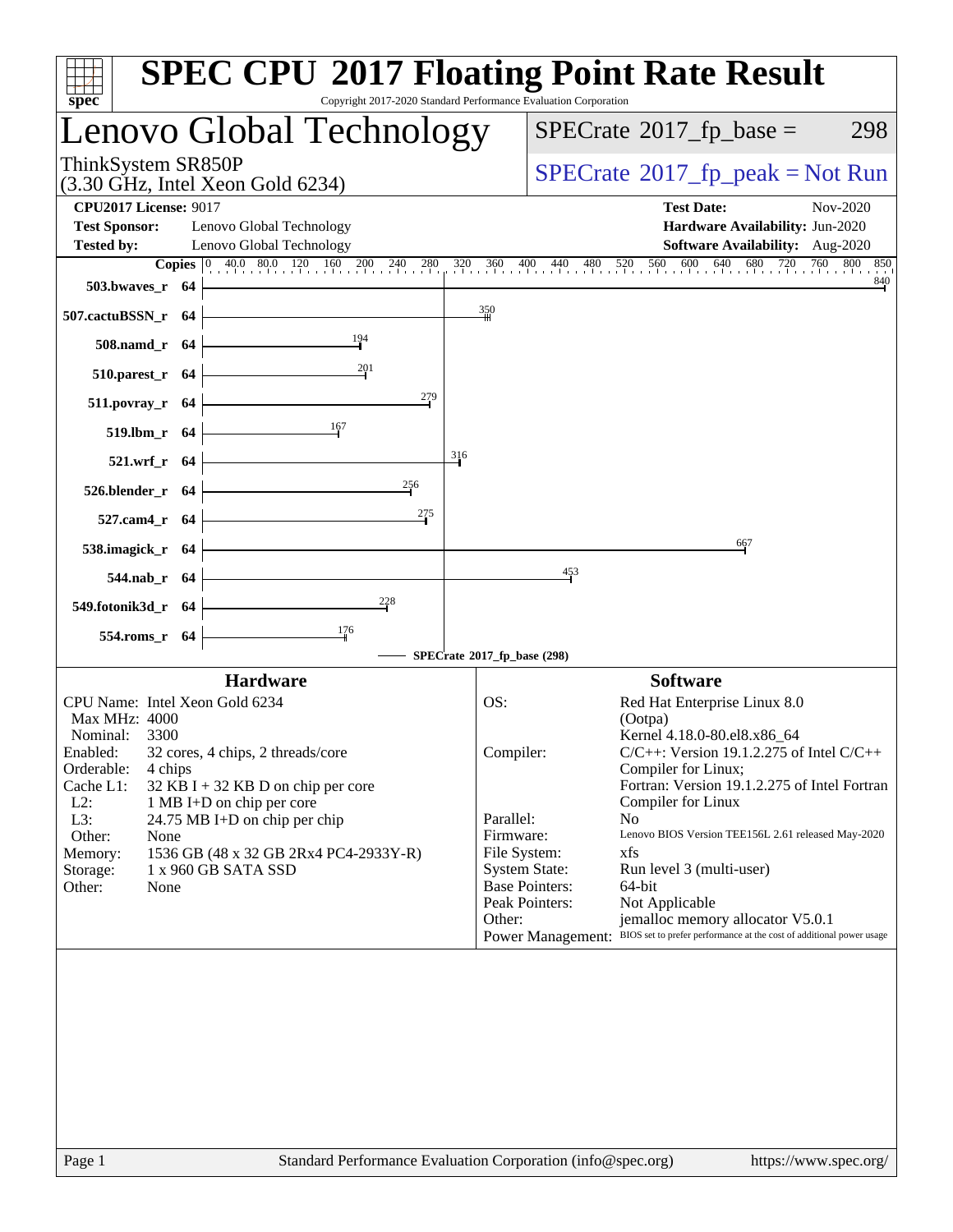

### Lenovo Global Technology

(3.30 GHz, Intel Xeon Gold 6234)

ThinkSystem SR850P<br>  $\begin{array}{c}\n\text{72.30 GHz} \quad \text{Total} \quad \text{Spectr} \\
\text{SPECTate} \quad \text{2017\_fp\_peak} = \text{Not Run} \\
\end{array}$ 

 $SPECTate@2017_fp\_base = 298$ 

**[Test Sponsor:](http://www.spec.org/auto/cpu2017/Docs/result-fields.html#TestSponsor)** Lenovo Global Technology **[Hardware Availability:](http://www.spec.org/auto/cpu2017/Docs/result-fields.html#HardwareAvailability)** Jun-2020

**[CPU2017 License:](http://www.spec.org/auto/cpu2017/Docs/result-fields.html#CPU2017License)** 9017 **[Test Date:](http://www.spec.org/auto/cpu2017/Docs/result-fields.html#TestDate)** Nov-2020 **[Tested by:](http://www.spec.org/auto/cpu2017/Docs/result-fields.html#Testedby)** Lenovo Global Technology **[Software Availability:](http://www.spec.org/auto/cpu2017/Docs/result-fields.html#SoftwareAvailability)** Aug-2020

#### **[Results Table](http://www.spec.org/auto/cpu2017/Docs/result-fields.html#ResultsTable)**

| <b>Base</b>                        |               |                |                |                | <b>Peak</b> |                |       |               |                |              |                |              |                |              |
|------------------------------------|---------------|----------------|----------------|----------------|-------------|----------------|-------|---------------|----------------|--------------|----------------|--------------|----------------|--------------|
| <b>Benchmark</b>                   | <b>Copies</b> | <b>Seconds</b> | Ratio          | <b>Seconds</b> | Ratio       | <b>Seconds</b> | Ratio | <b>Copies</b> | <b>Seconds</b> | <b>Ratio</b> | <b>Seconds</b> | <b>Ratio</b> | <b>Seconds</b> | <b>Ratio</b> |
| 503.bwaves_r                       | 64            | 764            | 841            | 764            | 840         | 764            | 840   |               |                |              |                |              |                |              |
| 507.cactuBSSN r                    | 64            | 229            | 353            | 233            | 348         | 231            | 350   |               |                |              |                |              |                |              |
| $508$ .namd $r$                    | 64            | 314            | 194            | 315            | 193         | 312            | 195   |               |                |              |                |              |                |              |
| 510.parest_r                       | 64            | 832            | 201            | 834            | 201         | 836            | 200   |               |                |              |                |              |                |              |
| 511.povray_r                       | 64            | 533            | 280            | 536            | 279         | 536            | 279   |               |                |              |                |              |                |              |
| 519.lbm r                          | 64            | 403            | 167            | 403            | 167         | 404            | 167   |               |                |              |                |              |                |              |
| $521$ .wrf r                       | 64            | 455            | 315            | 454            | 316         | 452            | 317   |               |                |              |                |              |                |              |
| 526.blender r                      | 64            | 380            | 257            | 381            | 256         | 380            | 256   |               |                |              |                |              |                |              |
| $527.cam4_r$                       | 64            | 409            | 274            | <b>407</b>     | 275         | 405            | 276   |               |                |              |                |              |                |              |
| 538.imagick_r                      | 64            | 239            | 667            | 238            | 669         | 239            | 667   |               |                |              |                |              |                |              |
| 544.nab r                          | 64            | 238            | 453            | 238            | 453         | 238            | 453   |               |                |              |                |              |                |              |
| 549.fotonik3d r                    | 64            | 1096           | 228            | 1096           | 228         | 1102           | 226   |               |                |              |                |              |                |              |
| $554$ .roms_r                      | 64            | 581            | 175            | 576            | 177         | 577            | 176   |               |                |              |                |              |                |              |
| $SPECrate^{\otimes}2017$ fp base = |               |                | 298            |                |             |                |       |               |                |              |                |              |                |              |
| $SPECrate^{\circ}2017$ fp peak =   |               |                | <b>Not Run</b> |                |             |                |       |               |                |              |                |              |                |              |

Results appear in the [order in which they were run](http://www.spec.org/auto/cpu2017/Docs/result-fields.html#RunOrder). Bold underlined text [indicates a median measurement](http://www.spec.org/auto/cpu2017/Docs/result-fields.html#Median).

### **[Submit Notes](http://www.spec.org/auto/cpu2017/Docs/result-fields.html#SubmitNotes)**

 The numactl mechanism was used to bind copies to processors. The config file option 'submit' was used to generate numactl commands to bind each copy to a specific processor. For details, please see the config file.

### **[Operating System Notes](http://www.spec.org/auto/cpu2017/Docs/result-fields.html#OperatingSystemNotes)**

Stack size set to unlimited using "ulimit -s unlimited"

#### **[Environment Variables Notes](http://www.spec.org/auto/cpu2017/Docs/result-fields.html#EnvironmentVariablesNotes)**

Environment variables set by runcpu before the start of the run: LD\_LIBRARY\_PATH = "/home/cpu2017-1.1.0-ic19.1u2/lib/intel64:/home/cpu2017-1.1.0-ic19.1u2/j e5.0.1-64" MALLOC\_CONF = "retain:true"

### **[General Notes](http://www.spec.org/auto/cpu2017/Docs/result-fields.html#GeneralNotes)**

 Binaries compiled on a system with 1x Intel Core i9-7980XE CPU + 64GB RAM memory using Redhat Enterprise Linux 8.0 Transparent Huge Pages enabled by default

#### **(Continued on next page)**

Page 2 Standard Performance Evaluation Corporation [\(info@spec.org\)](mailto:info@spec.org) <https://www.spec.org/>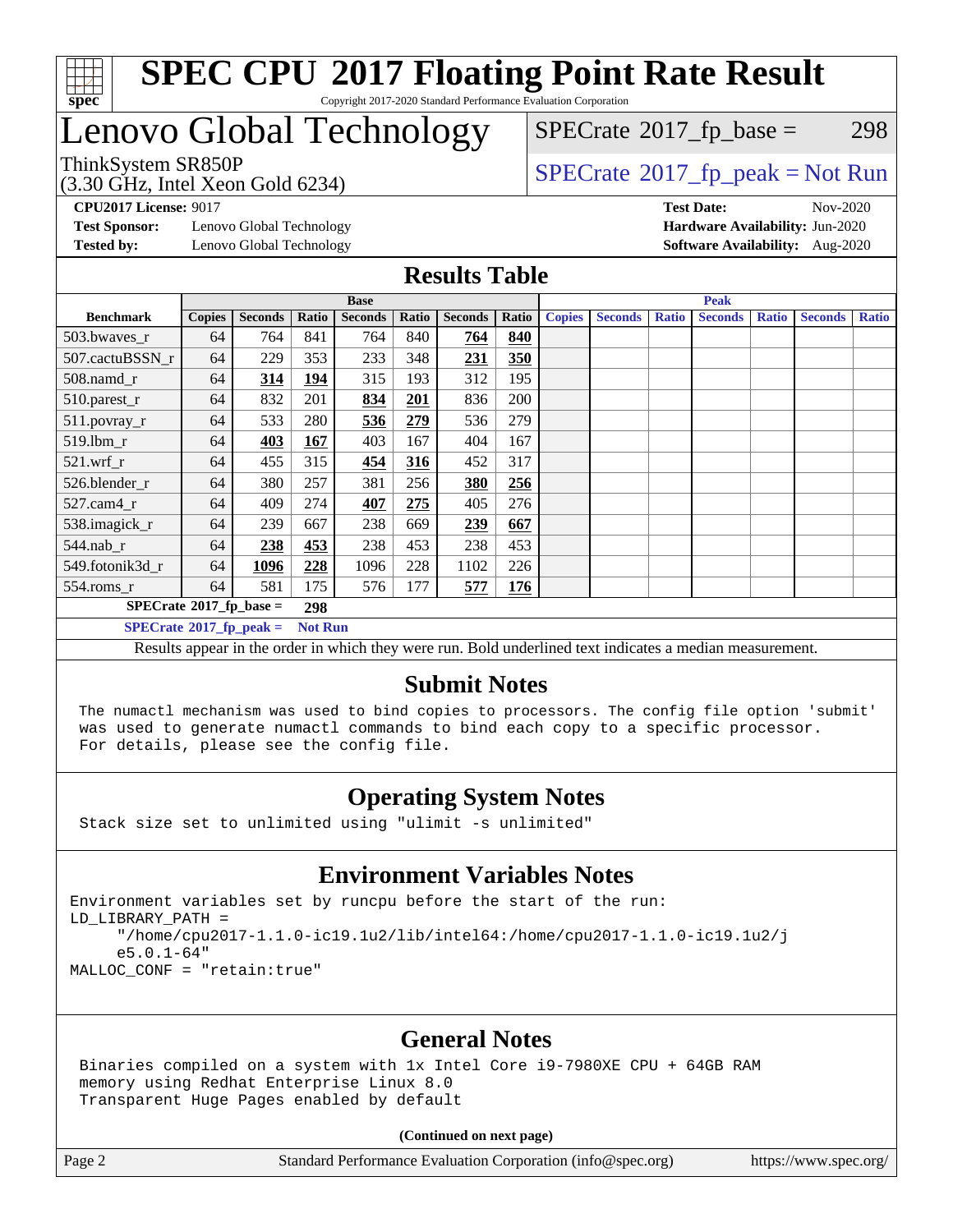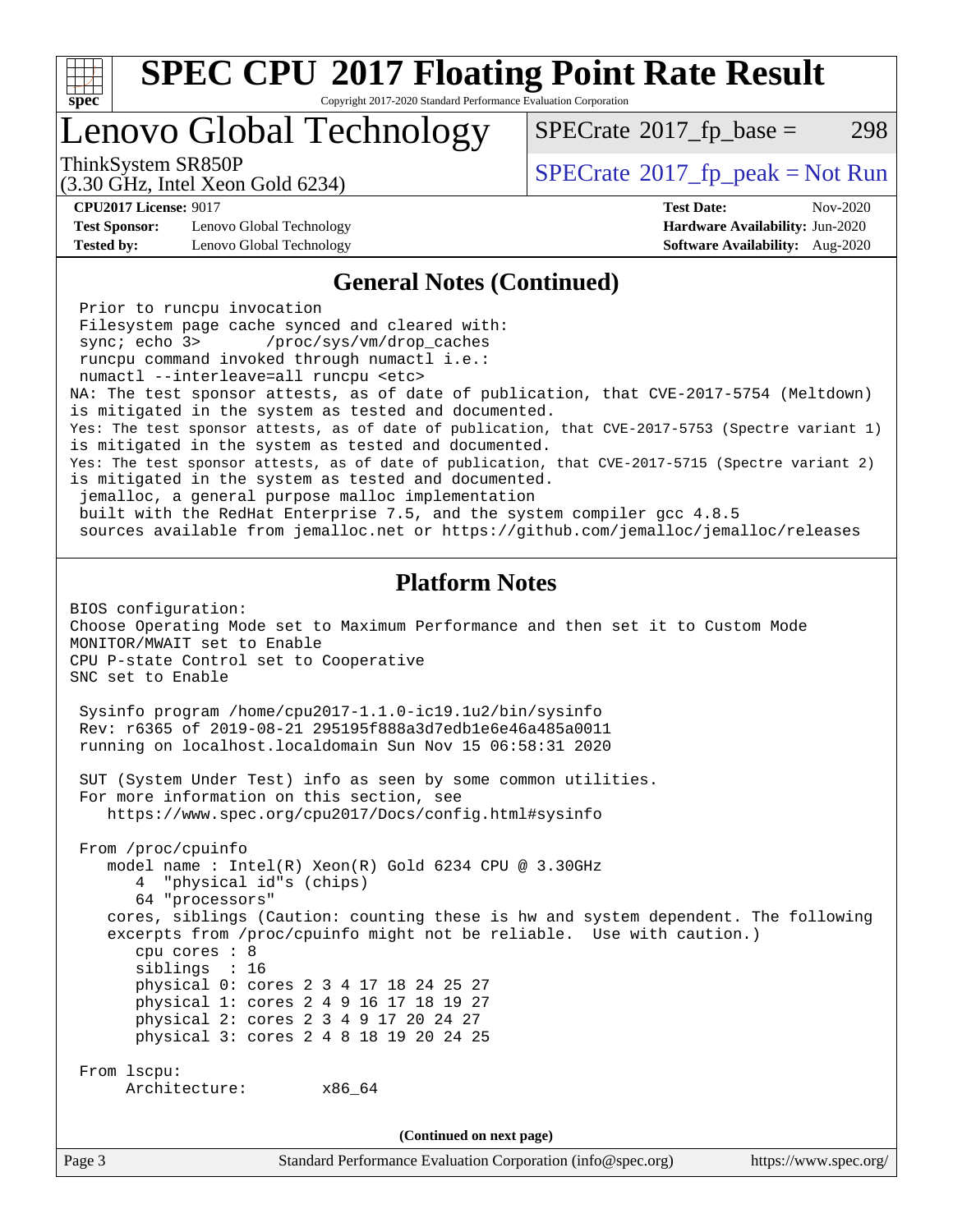

Copyright 2017-2020 Standard Performance Evaluation Corporation

Lenovo Global Technology

 $SPECTate@2017_fp\_base = 298$ 

(3.30 GHz, Intel Xeon Gold 6234)

 $SPECTate@2017_fp\_peak = Not Run$ 

**[Test Sponsor:](http://www.spec.org/auto/cpu2017/Docs/result-fields.html#TestSponsor)** Lenovo Global Technology **[Hardware Availability:](http://www.spec.org/auto/cpu2017/Docs/result-fields.html#HardwareAvailability)** Jun-2020 **[Tested by:](http://www.spec.org/auto/cpu2017/Docs/result-fields.html#Testedby)** Lenovo Global Technology **[Software Availability:](http://www.spec.org/auto/cpu2017/Docs/result-fields.html#SoftwareAvailability)** Aug-2020

**[CPU2017 License:](http://www.spec.org/auto/cpu2017/Docs/result-fields.html#CPU2017License)** 9017 **[Test Date:](http://www.spec.org/auto/cpu2017/Docs/result-fields.html#TestDate)** Nov-2020

#### **[Platform Notes \(Continued\)](http://www.spec.org/auto/cpu2017/Docs/result-fields.html#PlatformNotes)**

| $CPU$ op-mode(s):           | $32$ -bit, $64$ -bit                                                                 |
|-----------------------------|--------------------------------------------------------------------------------------|
| Byte Order:                 | Little Endian                                                                        |
| CPU(s):                     | 64                                                                                   |
| On-line CPU(s) list: $0-63$ |                                                                                      |
| Thread(s) per core:         | 2                                                                                    |
| Core(s) per socket:         | 8                                                                                    |
| Socket(s):                  | 4                                                                                    |
| NUMA $node(s)$ :            | 8                                                                                    |
| Vendor ID:                  | GenuineIntel                                                                         |
| CPU family:                 | 6                                                                                    |
| Model:                      | 85                                                                                   |
| Model name:                 | $Intel(R)$ Xeon $(R)$ Gold 6234 CPU @ 3.30GHz                                        |
| Stepping:                   | 7                                                                                    |
| CPU MHz:                    | 1226.516                                                                             |
| $CPU$ max $MHz$ :           | 4000.0000                                                                            |
| CPU min MHz:                | 1200.0000                                                                            |
| BogoMIPS:                   | 6600.00                                                                              |
| Virtualization:             | $VT - x$                                                                             |
| Lld cache:                  | 32K                                                                                  |
| Lli cache:                  | 32K                                                                                  |
| L2 cache:                   | 1024K                                                                                |
| L3 cache:                   | 25344K                                                                               |
| NUMA node0 CPU(s):          | 0, 3, 5, 6, 32, 35, 37, 38                                                           |
| NUMA nodel CPU(s):          | 1, 2, 4, 7, 33, 34, 36, 39                                                           |
| NUMA $node2$ $CPU(s)$ :     | $8, 10 - 12, 40, 42 - 44$                                                            |
| NUMA node3 CPU(s):          | $9, 13 - 15, 41, 45 - 47$                                                            |
| NUMA $node4$ CPU $(s)$ :    | 16, 19, 20, 22, 48, 51, 52, 54                                                       |
| NUMA node5 $CPU(s):$        | 17, 18, 21, 23, 49, 50, 53, 55                                                       |
| NUMA node6 CPU(s):          | 24, 26, 30, 31, 56, 58, 62, 63                                                       |
| NUMA node7 CPU(s):          | $25, 27 - 29, 57, 59 - 61$                                                           |
| Flaqs:                      | fpu vme de pse tsc msr pae mce cx8 apic sep mtrr pge mca cmov                        |
|                             | pat pse36 clflush dts acpi mmx fxsr sse sse2 ss ht tm pbe syscall nx pdpelgb rdtscp  |
|                             | lm constant_tsc art arch_perfmon pebs bts rep_good nopl xtopology nonstop_tsc cpuid  |
|                             | aperfmperf pni pclmulqdq dtes64 monitor ds_cpl vmx smx est tm2 ssse3 sdbg fma cx16   |
|                             | xtpr pdcm pcid dca sse4_1 sse4_2 x2apic movbe popcnt tsc_deadline_timer aes xsave    |
|                             | avx f16c rdrand lahf_lm abm 3dnowprefetch cpuid_fault epb cat_13 cdp_13              |
|                             | invpcid_single intel_ppin ssbd mba ibrs ibpb stibp ibrs_enhanced tpr_shadow vnmi     |
|                             | flexpriority ept vpid fsgsbase tsc_adjust bmil hle avx2 smep bmi2 erms invpcid rtm   |
|                             | cqm mpx rdt_a avx512f avx512dq rdseed adx smap clflushopt clwb intel_pt avx512cd     |
|                             | avx512bw avx512vl xsaveopt xsavec xgetbvl xsaves cqm_llc cqm_occup_llc cqm_mbm_total |
|                             | cqm_mbm_local dtherm ida arat pln pts hwp hwp_act_window hwp_epp hwp_pkg_req pku     |
|                             | ospke avx512_vnni flush_11d arch_capabilities                                        |

 /proc/cpuinfo cache data cache size : 25344 KB

From numactl --hardware WARNING: a numactl 'node' might or might not correspond to a

**(Continued on next page)**

Page 4 Standard Performance Evaluation Corporation [\(info@spec.org\)](mailto:info@spec.org) <https://www.spec.org/>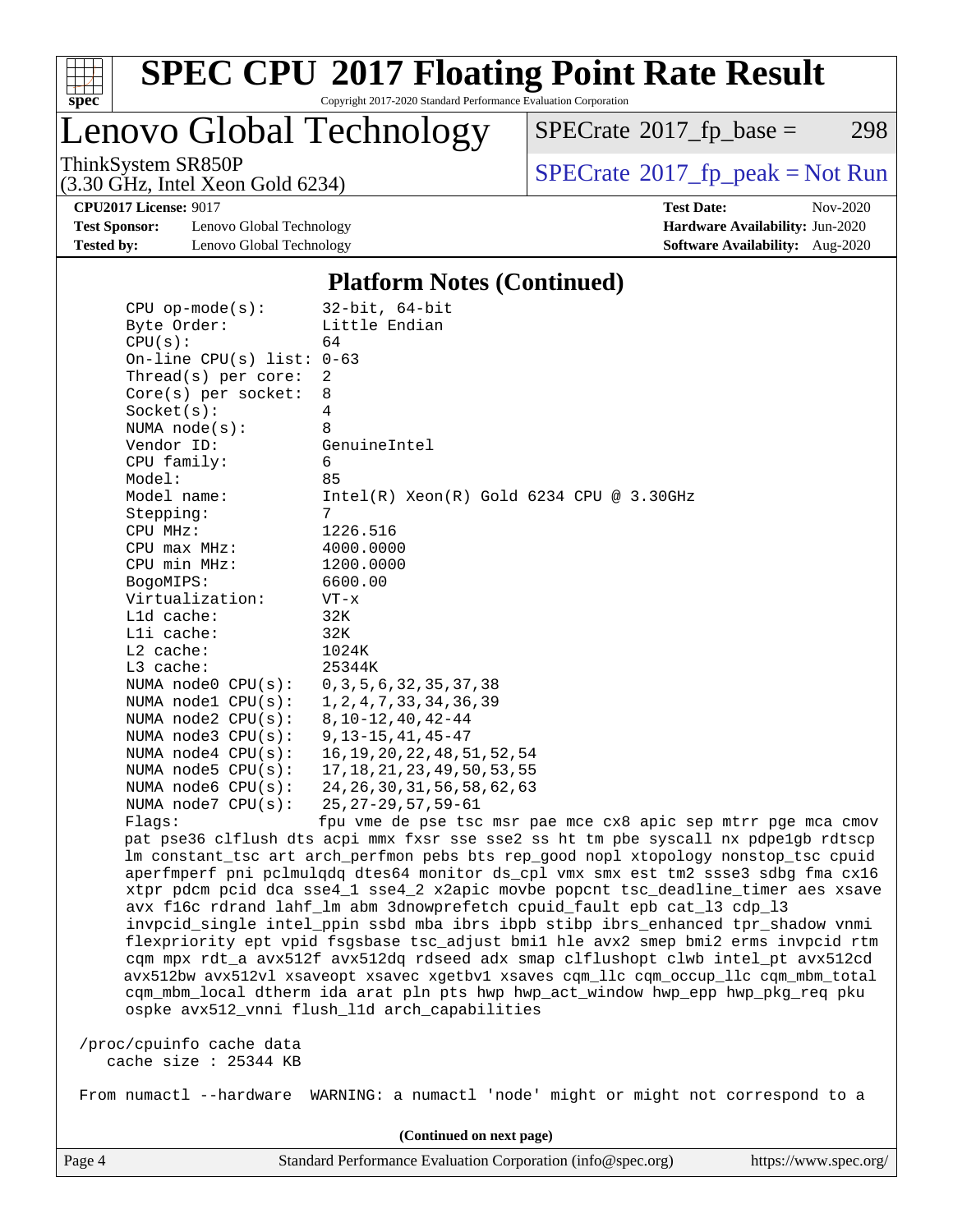

Copyright 2017-2020 Standard Performance Evaluation Corporation

## Lenovo Global Technology

ThinkSystem SR850P<br>  $(3.30 \text{ GHz})$  Intel Yeon Gold 6234)<br>  $\boxed{\text{SPECrate}^{\circ}2017\_fp\_peak = Not Run}$  $\boxed{\text{SPECrate}^{\circ}2017\_fp\_peak = Not Run}$  $\boxed{\text{SPECrate}^{\circ}2017\_fp\_peak = Not Run}$  $SPECTate@2017_fp\_base = 298$ 

(3.30 GHz, Intel Xeon Gold 6234)

**[Test Sponsor:](http://www.spec.org/auto/cpu2017/Docs/result-fields.html#TestSponsor)** Lenovo Global Technology **[Hardware Availability:](http://www.spec.org/auto/cpu2017/Docs/result-fields.html#HardwareAvailability)** Jun-2020

**[CPU2017 License:](http://www.spec.org/auto/cpu2017/Docs/result-fields.html#CPU2017License)** 9017 **[Test Date:](http://www.spec.org/auto/cpu2017/Docs/result-fields.html#TestDate)** Nov-2020

**[Tested by:](http://www.spec.org/auto/cpu2017/Docs/result-fields.html#Testedby)** Lenovo Global Technology **[Software Availability:](http://www.spec.org/auto/cpu2017/Docs/result-fields.html#SoftwareAvailability)** Aug-2020 **[Platform Notes \(Continued\)](http://www.spec.org/auto/cpu2017/Docs/result-fields.html#PlatformNotes)**

| physical chip.                     |                  |       |                 |    |    |                                  |    |    |
|------------------------------------|------------------|-------|-----------------|----|----|----------------------------------|----|----|
| available: 8 nodes (0-7)           |                  |       |                 |    |    |                                  |    |    |
|                                    |                  |       |                 |    |    | node 0 cpus: 0 3 5 6 32 35 37 38 |    |    |
| node                               | $\overline{0}$   | size: | 193151 MB       |    |    |                                  |    |    |
| node                               | 0                |       | free: 192720 MB |    |    |                                  |    |    |
| node 1                             |                  | cpus: |                 |    |    | 1 2 4 7 33 34 36 39              |    |    |
| node 1                             |                  | size: | 193534 MB       |    |    |                                  |    |    |
| node                               | $\mathbf 1$      | free: | 193247 MB       |    |    |                                  |    |    |
| node                               | $\overline{2}$   |       |                 |    |    | cpus: 8 10 11 12 40 42 43 44     |    |    |
| node 2                             |                  | size: | 193534 MB       |    |    |                                  |    |    |
| node 2                             |                  | free: | 193084 MB       |    |    |                                  |    |    |
| node                               | 3                | cpus: |                 |    |    | 9 13 14 15 41 45 46 47           |    |    |
| node                               | 3                | size: | 193534 MB       |    |    |                                  |    |    |
| node                               | $\mathsf{3}$     | free: | 192870 MB       |    |    |                                  |    |    |
| node 4                             |                  |       |                 |    |    | cpus: 16 19 20 22 48 51 52 54    |    |    |
| node 4                             |                  | size: | 193534 MB       |    |    |                                  |    |    |
| node 4                             |                  |       | free: 193238 MB |    |    |                                  |    |    |
| node                               | 5                |       |                 |    |    | cpus: 17 18 21 23 49 50 53 55    |    |    |
| node                               | 5                | size: | 193534 MB       |    |    |                                  |    |    |
| node                               | 5                |       | free: 193290 MB |    |    |                                  |    |    |
| node                               | 6<br>6           | size: | 193534 MB       |    |    | cpus: 24 26 30 31 56 58 62 63    |    |    |
| node<br>node                       | 6                | free: | 193278 MB       |    |    |                                  |    |    |
| node                               | 7                |       |                 |    |    | cpus: 25 27 28 29 57 59 60 61    |    |    |
| node                               | 7                |       | size: 193509 MB |    |    |                                  |    |    |
| node                               | 7                |       | free: 193261 MB |    |    |                                  |    |    |
| node distances:                    |                  |       |                 |    |    |                                  |    |    |
| node                               | 0                | 1     | $\overline{2}$  | 3  | 4  | 5                                | 6  | 7  |
| 0 :                                | 10               | 11    | 21              | 21 | 21 | 21                               | 21 | 21 |
| 1:                                 | 11               | 10    | 21              | 21 | 21 | 21                               | 21 | 21 |
| 2:                                 | $21$             | 21    | 10              | 11 | 21 | 21                               | 21 | 21 |
|                                    | 3: 21 21         |       | 11              | 10 | 21 | 21                               | 21 | 21 |
| 4:                                 | 21               | 21    | 21              | 21 | 10 | 11                               | 21 | 21 |
| 5:                                 | 21               | 21    | 21              | 21 | 11 | 10                               | 21 | 21 |
| 6:                                 | 21 21            |       | 21              | 21 | 21 | 21                               | 10 | 11 |
| 7:                                 | 21               | 21    | 21              | 21 | 21 | 21                               | 11 | 10 |
| From /proc/meminfo                 |                  |       |                 |    |    |                                  |    |    |
|                                    | MemTotal:        |       |                 |    |    | 1585013244 kB                    |    |    |
|                                    | HugePages_Total: |       |                 |    |    | 0                                |    |    |
|                                    | Hugepagesize:    |       |                 |    |    | 2048 kB                          |    |    |
| From /etc/*release* /etc/*version* |                  |       |                 |    |    |                                  |    |    |

| os-release:                     |  |
|---------------------------------|--|
| NAME="Red Hat Enterprise Linux" |  |
| VERSION="8.0 (Ootpa)"           |  |
| $ID = "rhe]$ "                  |  |

**(Continued on next page)**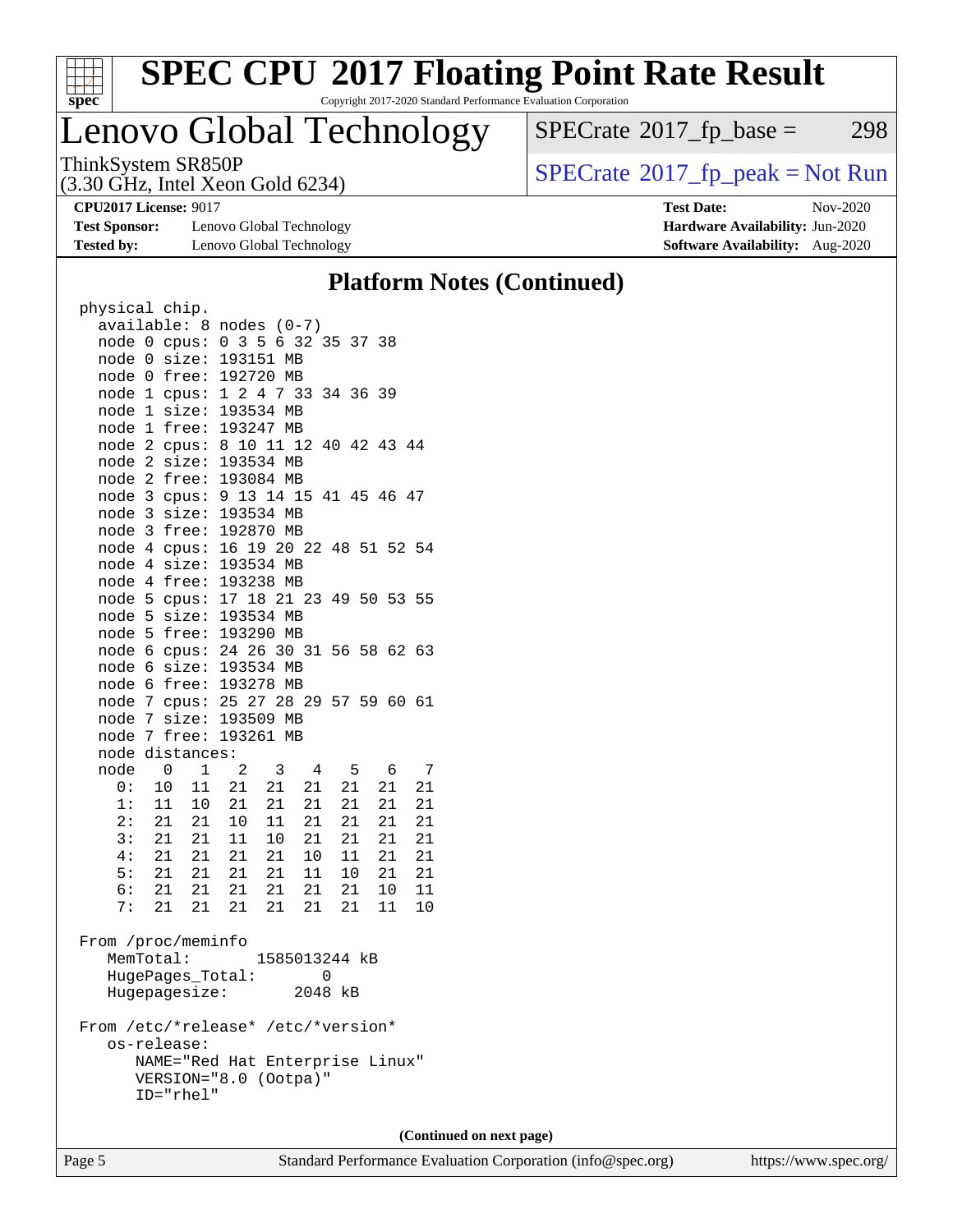

Copyright 2017-2020 Standard Performance Evaluation Corporation

Lenovo Global Technology

 $SPECTate@2017_fp\_base = 298$ 

(3.30 GHz, Intel Xeon Gold 6234)

ThinkSystem SR850P<br>  $\begin{array}{c}\n\text{SPECTI} \text{.} \text{I} \text{.} \text{SVD} \\
\text{SPECTI} \text{.} \text{I} \text{.} \text{SVD} \\
\text{SPECTI} \text{.} \text{I} \text{.} \text{I} \text{.} \text{SVD} \\
\text{SPECTI} \text{.} \text{I} \text{.} \text{I} \text{.} \text{I} \text{.} \text{I} \text{.} \text{I} \text{.} \text{I} \text{.} \text{I} \text{.} \text{I} \text{.} \text{$ 

**[CPU2017 License:](http://www.spec.org/auto/cpu2017/Docs/result-fields.html#CPU2017License)** 9017 **[Test Date:](http://www.spec.org/auto/cpu2017/Docs/result-fields.html#TestDate)** Nov-2020

**[Test Sponsor:](http://www.spec.org/auto/cpu2017/Docs/result-fields.html#TestSponsor)** Lenovo Global Technology **[Hardware Availability:](http://www.spec.org/auto/cpu2017/Docs/result-fields.html#HardwareAvailability)** Jun-2020 **[Tested by:](http://www.spec.org/auto/cpu2017/Docs/result-fields.html#Testedby)** Lenovo Global Technology **[Software Availability:](http://www.spec.org/auto/cpu2017/Docs/result-fields.html#SoftwareAvailability)** Aug-2020

#### **[Platform Notes \(Continued\)](http://www.spec.org/auto/cpu2017/Docs/result-fields.html#PlatformNotes)**

 ID\_LIKE="fedora" VERSION\_ID="8.0" PLATFORM\_ID="platform:el8" PRETTY\_NAME="Red Hat Enterprise Linux 8.0 (Ootpa)" ANSI\_COLOR="0;31" redhat-release: Red Hat Enterprise Linux release 8.0 (Ootpa) system-release: Red Hat Enterprise Linux release 8.0 (Ootpa) system-release-cpe: cpe:/o:redhat:enterprise\_linux:8.0:ga uname -a: Linux localhost.localdomain 4.18.0-80.el8.x86\_64 #1 SMP Wed Mar 13 12:02:46 UTC 2019 x86\_64 x86\_64 x86\_64 GNU/Linux Kernel self-reported vulnerability status: CVE-2018-3620 (L1 Terminal Fault): Not affected Microarchitectural Data Sampling: No status reported CVE-2017-5754 (Meltdown): Not affected CVE-2018-3639 (Speculative Store Bypass): Mitigation: Speculative Store Bypass disabled via prctl and seccomp CVE-2017-5753 (Spectre variant 1): Mitigation: \_\_user pointer sanitization CVE-2017-5715 (Spectre variant 2): Mitigation: Enhanced IBRS, IBPB: conditional, RSB filling run-level 3 Nov 15 00:59 SPEC is set to: /home/cpu2017-1.1.0-ic19.1u2<br>Filesystem Type Size Used Avail Use Type Size Used Avail Use% Mounted on /dev/sda4 xfs 839G 65G 774G 8% /home From /sys/devices/virtual/dmi/id BIOS: Lenovo -[TEE156L-2.61]- 05/20/2020 Vendor: Lenovo Product: ThinkSystem SR850P -[7D2HCTO1WW]- Product Family: ThinkSystem Serial: 1234567890 Additional information from dmidecode follows. WARNING: Use caution when you interpret this section. The 'dmidecode' program reads system data which is "intended to allow hardware to be accurately determined", but the intent may not be met, as there are frequent changes to hardware, firmware, and the "DMTF SMBIOS" standard. Memory: 48x Samsung M393A4K40CB2-CVF 32 GB 2 rank 2933 (End of data from sysinfo program)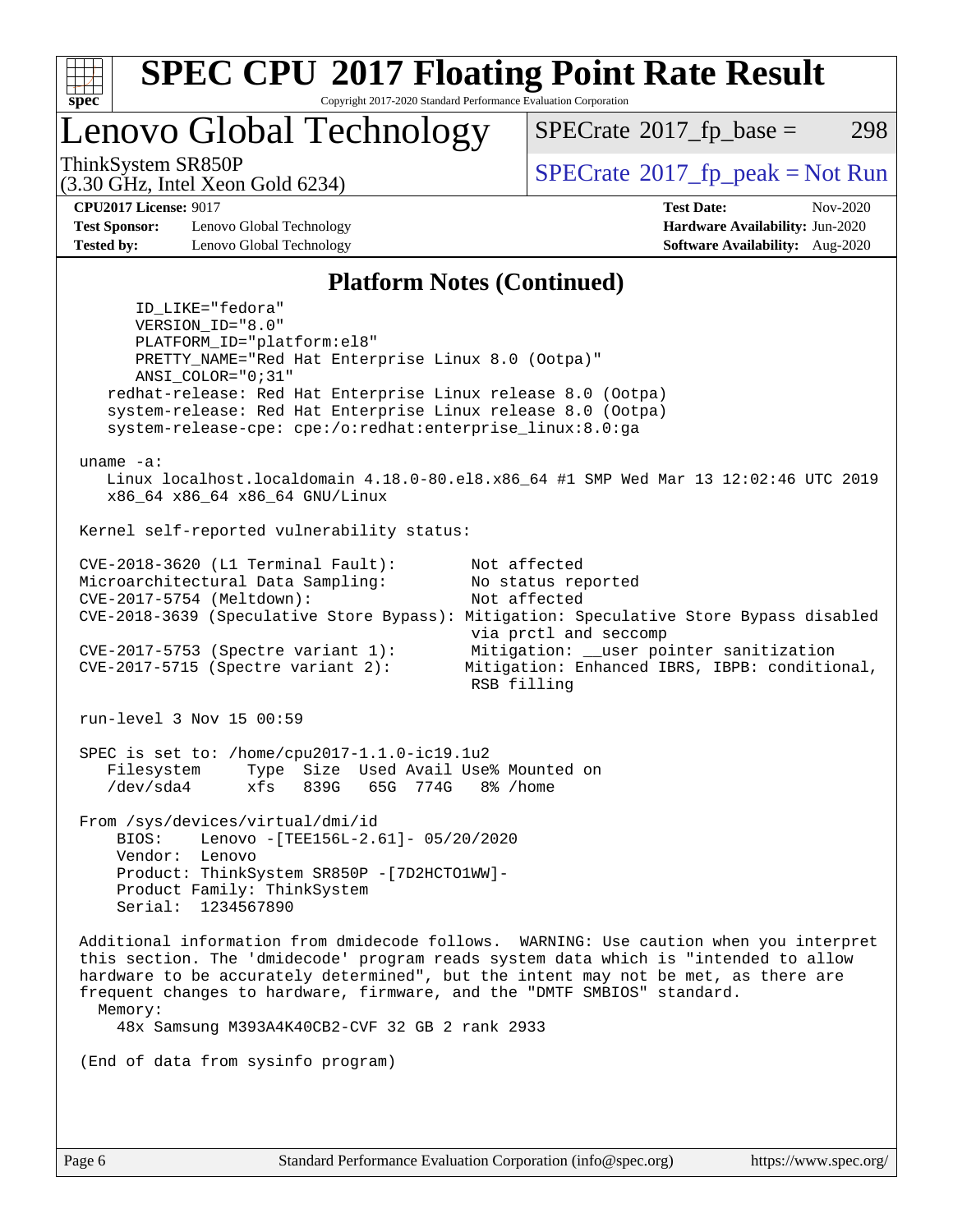

Copyright 2017-2020 Standard Performance Evaluation Corporation

Lenovo Global Technology

 $SPECrate@2017_fp\_base = 298$  $SPECrate@2017_fp\_base = 298$ 

(3.30 GHz, Intel Xeon Gold 6234)

ThinkSystem SR850P<br>  $(3.30 \text{ GHz})$  Intel Yeon Gold 6234)<br>  $\begin{array}{c} \boxed{\text{SPECrate}^{\circ}2017\_fp\_peak = Not Run} \end{array}$  $\begin{array}{c} \boxed{\text{SPECrate}^{\circ}2017\_fp\_peak = Not Run} \end{array}$  $\begin{array}{c} \boxed{\text{SPECrate}^{\circ}2017\_fp\_peak = Not Run} \end{array}$ 

**[CPU2017 License:](http://www.spec.org/auto/cpu2017/Docs/result-fields.html#CPU2017License)** 9017

[Test Sponsor:](http://www.spec.org/auto/cpu2017/Docs/result-fields.html#TestSponsor) Lenovo Global Technology **[Tested by:](http://www.spec.org/auto/cpu2017/Docs/result-fields.html#Testedby)** Lenovo Global Technology

| <b>Test Date:</b>                      | Nov-2020 |
|----------------------------------------|----------|
| <b>Hardware Availability: Jun-2020</b> |          |
| Software Availability: Aug-2020        |          |

### **[Compiler Version Notes](http://www.spec.org/auto/cpu2017/Docs/result-fields.html#CompilerVersionNotes)**

| $519.1bm_r(base) 538.imagick_r(base) 544.nab_r(base)$<br>C<br>Intel(R) C Compiler for applications running on $Intel(R) 64$ , Version<br>19.1.2.275 Build 20200604<br>Copyright (C) 1985-2020 Intel Corporation. All rights reserved.               |
|-----------------------------------------------------------------------------------------------------------------------------------------------------------------------------------------------------------------------------------------------------|
|                                                                                                                                                                                                                                                     |
|                                                                                                                                                                                                                                                     |
|                                                                                                                                                                                                                                                     |
|                                                                                                                                                                                                                                                     |
| $508.namd_r(base) 510.parest_r(base)$<br>$C++$                                                                                                                                                                                                      |
| Intel(R) $C++$ Compiler for applications running on Intel(R) 64, Version<br>19.1.2.275 Build 20200604<br>Copyright (C) 1985-2020 Intel Corporation. All rights reserved.                                                                            |
|                                                                                                                                                                                                                                                     |
| $  511.povray_r(base) 526.blender_r(base)$<br>C++, C                                                                                                                                                                                                |
| Intel(R) $C++$ Compiler for applications running on Intel(R) 64, Version<br>19.1.2.275 Build 20200604<br>Copyright (C) 1985-2020 Intel Corporation. All rights reserved.<br>Intel(R) C Compiler for applications running on $Intel(R) 64$ , Version |
| 19.1.2.275 Build 20200604<br>Copyright (C) 1985-2020 Intel Corporation. All rights reserved.                                                                                                                                                        |
|                                                                                                                                                                                                                                                     |
|                                                                                                                                                                                                                                                     |
| $C++$ , C, Fortran   507.cactuBSSN_r(base)                                                                                                                                                                                                          |
| Intel(R) $C++$ Compiler for applications running on Intel(R) 64, Version<br>19.1.2.275 Build 20200604                                                                                                                                               |
| Copyright (C) 1985-2020 Intel Corporation. All rights reserved.<br>Intel(R) C Compiler for applications running on $Intel(R) 64$ , Version                                                                                                          |
| 19.1.2.275 Build 20200604                                                                                                                                                                                                                           |
| Copyright (C) 1985-2020 Intel Corporation. All rights reserved.<br>$Intel(R)$ Fortran Intel(R) 64 Compiler for applications running on Intel(R)                                                                                                     |
| 64, Version 19.1.2.275 Build 20200623<br>Copyright (C) 1985-2020 Intel Corporation. All rights reserved.                                                                                                                                            |
|                                                                                                                                                                                                                                                     |
| $\vert$ 503.bwaves_r(base) 549.fotonik3d_r(base) 554.roms_r(base)<br>Fortran                                                                                                                                                                        |
| Intel(R) Fortran Intel(R) 64 Compiler for applications running on Intel(R)<br>64, Version 19.1.2.275 Build 20200623<br>Copyright (C) 1985-2020 Intel Corporation. All rights reserved.                                                              |
| (Continued on next page)                                                                                                                                                                                                                            |

Page 7 Standard Performance Evaluation Corporation [\(info@spec.org\)](mailto:info@spec.org) <https://www.spec.org/>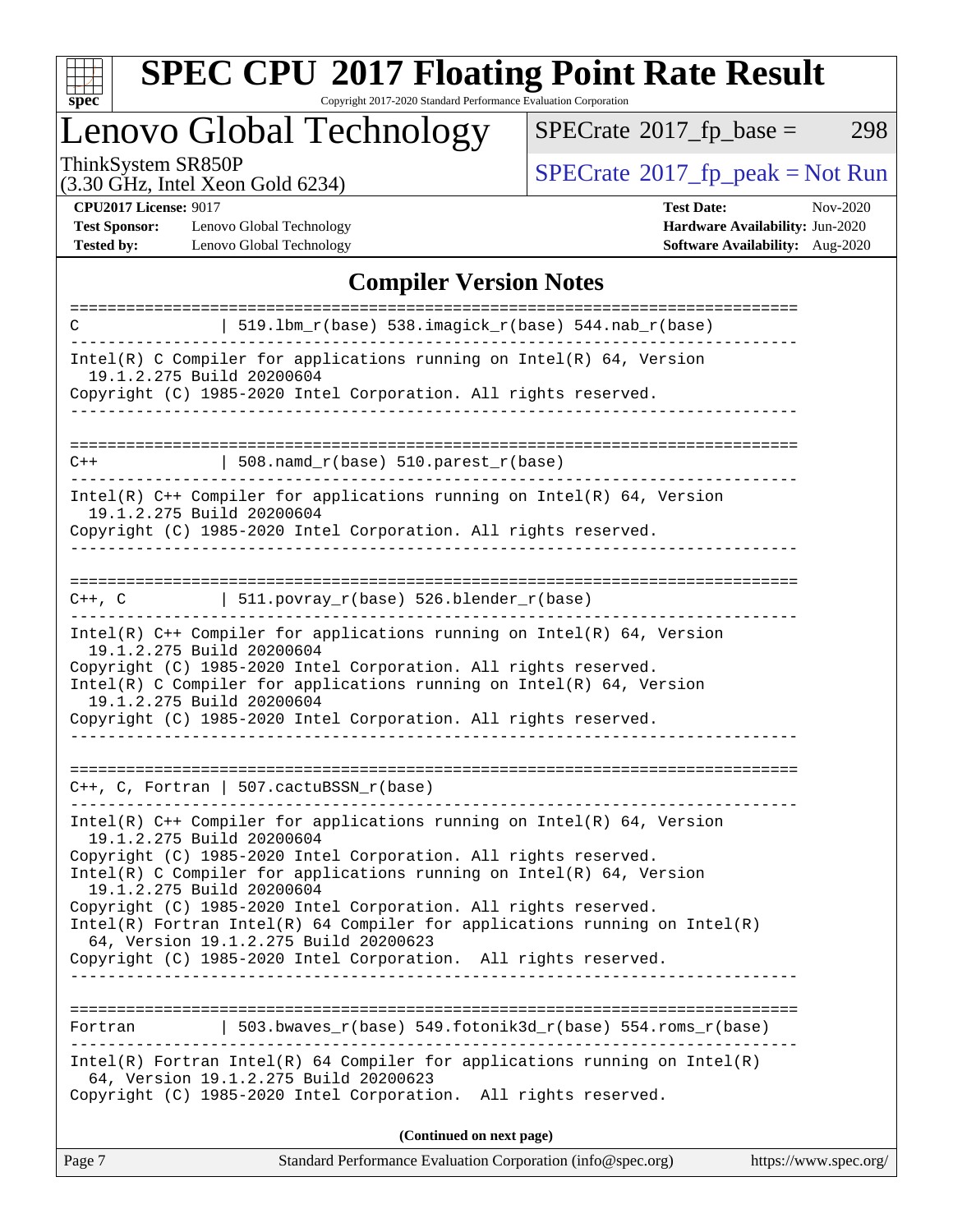

### Lenovo Global Technology

 $SPECTate@2017_fp\_base = 298$ 

(3.30 GHz, Intel Xeon Gold 6234)

 $SPECTate@2017_fp\_peak = Not Run$ 

**[Test Sponsor:](http://www.spec.org/auto/cpu2017/Docs/result-fields.html#TestSponsor)** Lenovo Global Technology **[Hardware Availability:](http://www.spec.org/auto/cpu2017/Docs/result-fields.html#HardwareAvailability)** Jun-2020 **[Tested by:](http://www.spec.org/auto/cpu2017/Docs/result-fields.html#Testedby)** Lenovo Global Technology **[Software Availability:](http://www.spec.org/auto/cpu2017/Docs/result-fields.html#SoftwareAvailability)** Aug-2020

**[CPU2017 License:](http://www.spec.org/auto/cpu2017/Docs/result-fields.html#CPU2017License)** 9017 **[Test Date:](http://www.spec.org/auto/cpu2017/Docs/result-fields.html#TestDate)** Nov-2020

### **[Compiler Version Notes \(Continued\)](http://www.spec.org/auto/cpu2017/Docs/result-fields.html#CompilerVersionNotes)**

============================================================================== Fortran, C | 521.wrf\_r(base) 527.cam4\_r(base)

------------------------------------------------------------------------------

Intel(R) Fortran Intel(R) 64 Compiler for applications running on Intel(R) 64, Version 19.1.2.275 Build 20200623

------------------------------------------------------------------------------

Copyright (C) 1985-2020 Intel Corporation. All rights reserved.

Intel(R) C Compiler for applications running on Intel(R) 64, Version 19.1.2.275 Build 20200604

Copyright (C) 1985-2020 Intel Corporation. All rights reserved. ------------------------------------------------------------------------------

### **[Base Compiler Invocation](http://www.spec.org/auto/cpu2017/Docs/result-fields.html#BaseCompilerInvocation)**

[C benchmarks](http://www.spec.org/auto/cpu2017/Docs/result-fields.html#Cbenchmarks): [icc](http://www.spec.org/cpu2017/results/res2020q4/cpu2017-20201123-24449.flags.html#user_CCbase_intel_icc_66fc1ee009f7361af1fbd72ca7dcefbb700085f36577c54f309893dd4ec40d12360134090235512931783d35fd58c0460139e722d5067c5574d8eaf2b3e37e92)

[C++ benchmarks:](http://www.spec.org/auto/cpu2017/Docs/result-fields.html#CXXbenchmarks) [icpc](http://www.spec.org/cpu2017/results/res2020q4/cpu2017-20201123-24449.flags.html#user_CXXbase_intel_icpc_c510b6838c7f56d33e37e94d029a35b4a7bccf4766a728ee175e80a419847e808290a9b78be685c44ab727ea267ec2f070ec5dc83b407c0218cded6866a35d07)

[Fortran benchmarks](http://www.spec.org/auto/cpu2017/Docs/result-fields.html#Fortranbenchmarks): [ifort](http://www.spec.org/cpu2017/results/res2020q4/cpu2017-20201123-24449.flags.html#user_FCbase_intel_ifort_8111460550e3ca792625aed983ce982f94888b8b503583aa7ba2b8303487b4d8a21a13e7191a45c5fd58ff318f48f9492884d4413fa793fd88dd292cad7027ca)

[Benchmarks using both Fortran and C](http://www.spec.org/auto/cpu2017/Docs/result-fields.html#BenchmarksusingbothFortranandC): [ifort](http://www.spec.org/cpu2017/results/res2020q4/cpu2017-20201123-24449.flags.html#user_CC_FCbase_intel_ifort_8111460550e3ca792625aed983ce982f94888b8b503583aa7ba2b8303487b4d8a21a13e7191a45c5fd58ff318f48f9492884d4413fa793fd88dd292cad7027ca) [icc](http://www.spec.org/cpu2017/results/res2020q4/cpu2017-20201123-24449.flags.html#user_CC_FCbase_intel_icc_66fc1ee009f7361af1fbd72ca7dcefbb700085f36577c54f309893dd4ec40d12360134090235512931783d35fd58c0460139e722d5067c5574d8eaf2b3e37e92)

[Benchmarks using both C and C++](http://www.spec.org/auto/cpu2017/Docs/result-fields.html#BenchmarksusingbothCandCXX): [icpc](http://www.spec.org/cpu2017/results/res2020q4/cpu2017-20201123-24449.flags.html#user_CC_CXXbase_intel_icpc_c510b6838c7f56d33e37e94d029a35b4a7bccf4766a728ee175e80a419847e808290a9b78be685c44ab727ea267ec2f070ec5dc83b407c0218cded6866a35d07) [icc](http://www.spec.org/cpu2017/results/res2020q4/cpu2017-20201123-24449.flags.html#user_CC_CXXbase_intel_icc_66fc1ee009f7361af1fbd72ca7dcefbb700085f36577c54f309893dd4ec40d12360134090235512931783d35fd58c0460139e722d5067c5574d8eaf2b3e37e92)

[Benchmarks using Fortran, C, and C++:](http://www.spec.org/auto/cpu2017/Docs/result-fields.html#BenchmarksusingFortranCandCXX) [icpc](http://www.spec.org/cpu2017/results/res2020q4/cpu2017-20201123-24449.flags.html#user_CC_CXX_FCbase_intel_icpc_c510b6838c7f56d33e37e94d029a35b4a7bccf4766a728ee175e80a419847e808290a9b78be685c44ab727ea267ec2f070ec5dc83b407c0218cded6866a35d07) [icc](http://www.spec.org/cpu2017/results/res2020q4/cpu2017-20201123-24449.flags.html#user_CC_CXX_FCbase_intel_icc_66fc1ee009f7361af1fbd72ca7dcefbb700085f36577c54f309893dd4ec40d12360134090235512931783d35fd58c0460139e722d5067c5574d8eaf2b3e37e92) [ifort](http://www.spec.org/cpu2017/results/res2020q4/cpu2017-20201123-24449.flags.html#user_CC_CXX_FCbase_intel_ifort_8111460550e3ca792625aed983ce982f94888b8b503583aa7ba2b8303487b4d8a21a13e7191a45c5fd58ff318f48f9492884d4413fa793fd88dd292cad7027ca)

### **[Base Portability Flags](http://www.spec.org/auto/cpu2017/Docs/result-fields.html#BasePortabilityFlags)**

 503.bwaves\_r: [-DSPEC\\_LP64](http://www.spec.org/cpu2017/results/res2020q4/cpu2017-20201123-24449.flags.html#suite_basePORTABILITY503_bwaves_r_DSPEC_LP64) 507.cactuBSSN\_r: [-DSPEC\\_LP64](http://www.spec.org/cpu2017/results/res2020q4/cpu2017-20201123-24449.flags.html#suite_basePORTABILITY507_cactuBSSN_r_DSPEC_LP64) 508.namd\_r: [-DSPEC\\_LP64](http://www.spec.org/cpu2017/results/res2020q4/cpu2017-20201123-24449.flags.html#suite_basePORTABILITY508_namd_r_DSPEC_LP64) 510.parest\_r: [-DSPEC\\_LP64](http://www.spec.org/cpu2017/results/res2020q4/cpu2017-20201123-24449.flags.html#suite_basePORTABILITY510_parest_r_DSPEC_LP64) 511.povray\_r: [-DSPEC\\_LP64](http://www.spec.org/cpu2017/results/res2020q4/cpu2017-20201123-24449.flags.html#suite_basePORTABILITY511_povray_r_DSPEC_LP64) 519.lbm\_r: [-DSPEC\\_LP64](http://www.spec.org/cpu2017/results/res2020q4/cpu2017-20201123-24449.flags.html#suite_basePORTABILITY519_lbm_r_DSPEC_LP64) 521.wrf\_r: [-DSPEC\\_LP64](http://www.spec.org/cpu2017/results/res2020q4/cpu2017-20201123-24449.flags.html#suite_basePORTABILITY521_wrf_r_DSPEC_LP64) [-DSPEC\\_CASE\\_FLAG](http://www.spec.org/cpu2017/results/res2020q4/cpu2017-20201123-24449.flags.html#b521.wrf_r_baseCPORTABILITY_DSPEC_CASE_FLAG) [-convert big\\_endian](http://www.spec.org/cpu2017/results/res2020q4/cpu2017-20201123-24449.flags.html#user_baseFPORTABILITY521_wrf_r_convert_big_endian_c3194028bc08c63ac5d04de18c48ce6d347e4e562e8892b8bdbdc0214820426deb8554edfa529a3fb25a586e65a3d812c835984020483e7e73212c4d31a38223) 526.blender\_r: [-DSPEC\\_LP64](http://www.spec.org/cpu2017/results/res2020q4/cpu2017-20201123-24449.flags.html#suite_basePORTABILITY526_blender_r_DSPEC_LP64) [-DSPEC\\_LINUX](http://www.spec.org/cpu2017/results/res2020q4/cpu2017-20201123-24449.flags.html#b526.blender_r_baseCPORTABILITY_DSPEC_LINUX) [-funsigned-char](http://www.spec.org/cpu2017/results/res2020q4/cpu2017-20201123-24449.flags.html#user_baseCPORTABILITY526_blender_r_force_uchar_40c60f00ab013830e2dd6774aeded3ff59883ba5a1fc5fc14077f794d777847726e2a5858cbc7672e36e1b067e7e5c1d9a74f7176df07886a243d7cc18edfe67)

**(Continued on next page)**

Page 8 Standard Performance Evaluation Corporation [\(info@spec.org\)](mailto:info@spec.org) <https://www.spec.org/>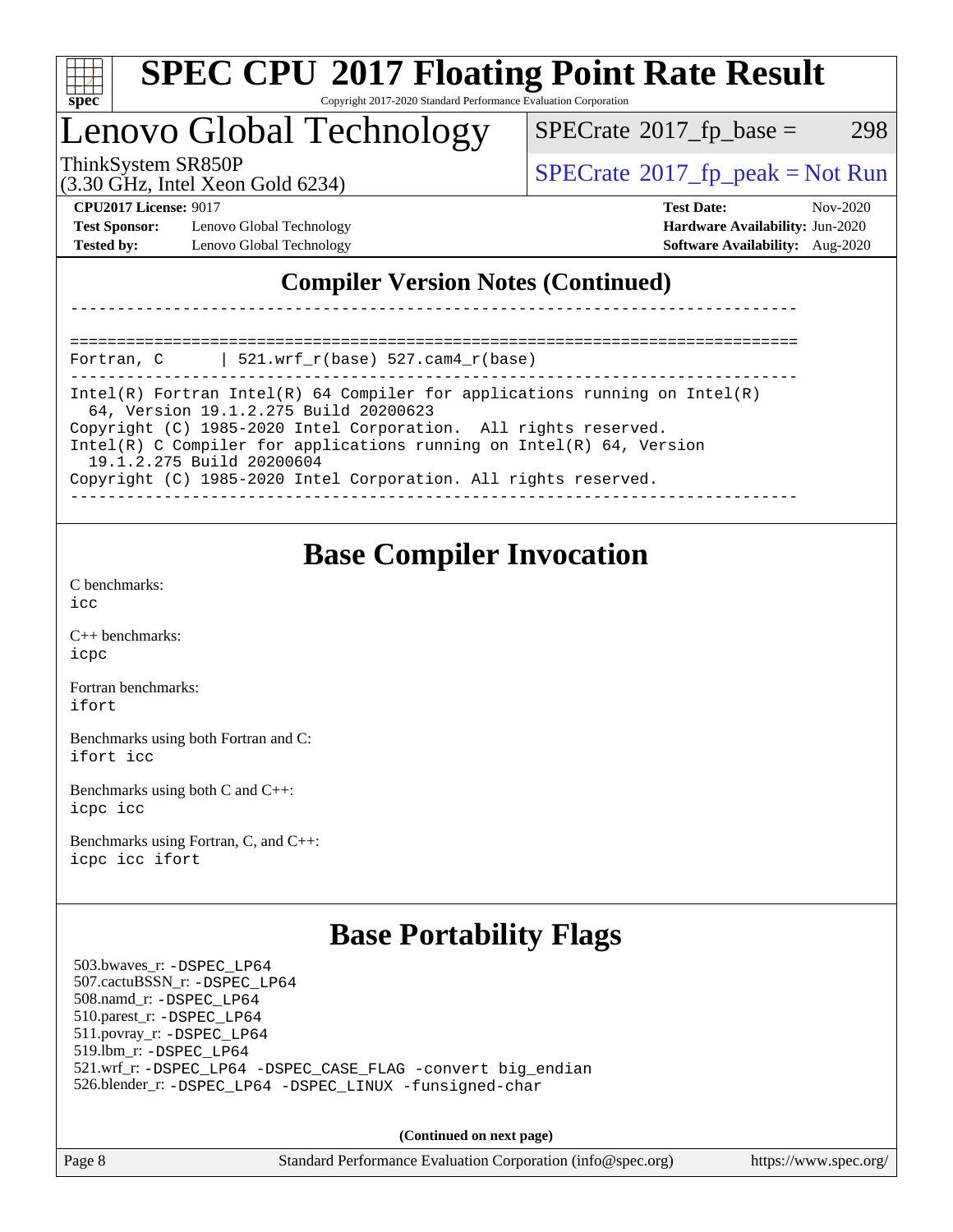

### Lenovo Global Technology

 $SPECTate@2017_fp\_base = 298$ 

ThinkSystem SR850P<br>  $SPECTI<sub>2</sub> 20 CI<sub>2</sub> Intel Yeso Gold 6234$ <br>  $SPECTI<sub>2</sub> Intel Yeso Gold 6234$ 

(3.30 GHz, Intel Xeon Gold 6234)

**[Test Sponsor:](http://www.spec.org/auto/cpu2017/Docs/result-fields.html#TestSponsor)** Lenovo Global Technology **[Hardware Availability:](http://www.spec.org/auto/cpu2017/Docs/result-fields.html#HardwareAvailability)** Jun-2020 **[Tested by:](http://www.spec.org/auto/cpu2017/Docs/result-fields.html#Testedby)** Lenovo Global Technology **[Software Availability:](http://www.spec.org/auto/cpu2017/Docs/result-fields.html#SoftwareAvailability)** Aug-2020

**[CPU2017 License:](http://www.spec.org/auto/cpu2017/Docs/result-fields.html#CPU2017License)** 9017 **[Test Date:](http://www.spec.org/auto/cpu2017/Docs/result-fields.html#TestDate)** Nov-2020

### **[Base Portability Flags \(Continued\)](http://www.spec.org/auto/cpu2017/Docs/result-fields.html#BasePortabilityFlags)**

 527.cam4\_r: [-DSPEC\\_LP64](http://www.spec.org/cpu2017/results/res2020q4/cpu2017-20201123-24449.flags.html#suite_basePORTABILITY527_cam4_r_DSPEC_LP64) [-DSPEC\\_CASE\\_FLAG](http://www.spec.org/cpu2017/results/res2020q4/cpu2017-20201123-24449.flags.html#b527.cam4_r_baseCPORTABILITY_DSPEC_CASE_FLAG) 538.imagick\_r: [-DSPEC\\_LP64](http://www.spec.org/cpu2017/results/res2020q4/cpu2017-20201123-24449.flags.html#suite_basePORTABILITY538_imagick_r_DSPEC_LP64) 544.nab\_r: [-DSPEC\\_LP64](http://www.spec.org/cpu2017/results/res2020q4/cpu2017-20201123-24449.flags.html#suite_basePORTABILITY544_nab_r_DSPEC_LP64) 549.fotonik3d\_r: [-DSPEC\\_LP64](http://www.spec.org/cpu2017/results/res2020q4/cpu2017-20201123-24449.flags.html#suite_basePORTABILITY549_fotonik3d_r_DSPEC_LP64) 554.roms\_r: [-DSPEC\\_LP64](http://www.spec.org/cpu2017/results/res2020q4/cpu2017-20201123-24449.flags.html#suite_basePORTABILITY554_roms_r_DSPEC_LP64)

### **[Base Optimization Flags](http://www.spec.org/auto/cpu2017/Docs/result-fields.html#BaseOptimizationFlags)**

#### [C benchmarks](http://www.spec.org/auto/cpu2017/Docs/result-fields.html#Cbenchmarks):

[-m64](http://www.spec.org/cpu2017/results/res2020q4/cpu2017-20201123-24449.flags.html#user_CCbase_m64-icc) [-qnextgen](http://www.spec.org/cpu2017/results/res2020q4/cpu2017-20201123-24449.flags.html#user_CCbase_f-qnextgen) [-std=c11](http://www.spec.org/cpu2017/results/res2020q4/cpu2017-20201123-24449.flags.html#user_CCbase_std-icc-std_0e1c27790398a4642dfca32ffe6c27b5796f9c2d2676156f2e42c9c44eaad0c049b1cdb667a270c34d979996257aeb8fc440bfb01818dbc9357bd9d174cb8524) [-Wl,-plugin-opt=-x86-branches-within-32B-boundaries](http://www.spec.org/cpu2017/results/res2020q4/cpu2017-20201123-24449.flags.html#user_CCbase_f-x86-branches-within-32B-boundaries_0098b4e4317ae60947b7b728078a624952a08ac37a3c797dfb4ffeb399e0c61a9dd0f2f44ce917e9361fb9076ccb15e7824594512dd315205382d84209e912f3) [-Wl,-z,muldefs](http://www.spec.org/cpu2017/results/res2020q4/cpu2017-20201123-24449.flags.html#user_CCbase_link_force_multiple1_b4cbdb97b34bdee9ceefcfe54f4c8ea74255f0b02a4b23e853cdb0e18eb4525ac79b5a88067c842dd0ee6996c24547a27a4b99331201badda8798ef8a743f577) [-xCORE-AVX512](http://www.spec.org/cpu2017/results/res2020q4/cpu2017-20201123-24449.flags.html#user_CCbase_f-xCORE-AVX512) [-Ofast](http://www.spec.org/cpu2017/results/res2020q4/cpu2017-20201123-24449.flags.html#user_CCbase_f-Ofast) [-ffast-math](http://www.spec.org/cpu2017/results/res2020q4/cpu2017-20201123-24449.flags.html#user_CCbase_f-ffast-math) [-flto](http://www.spec.org/cpu2017/results/res2020q4/cpu2017-20201123-24449.flags.html#user_CCbase_f-flto) [-mfpmath=sse](http://www.spec.org/cpu2017/results/res2020q4/cpu2017-20201123-24449.flags.html#user_CCbase_f-mfpmath_70eb8fac26bde974f8ab713bc9086c5621c0b8d2f6c86f38af0bd7062540daf19db5f3a066d8c6684be05d84c9b6322eb3b5be6619d967835195b93d6c02afa1) [-funroll-loops](http://www.spec.org/cpu2017/results/res2020q4/cpu2017-20201123-24449.flags.html#user_CCbase_f-funroll-loops) [-qopt-mem-layout-trans=4](http://www.spec.org/cpu2017/results/res2020q4/cpu2017-20201123-24449.flags.html#user_CCbase_f-qopt-mem-layout-trans_fa39e755916c150a61361b7846f310bcdf6f04e385ef281cadf3647acec3f0ae266d1a1d22d972a7087a248fd4e6ca390a3634700869573d231a252c784941a8) [-L/usr/local/jemalloc64-5.0.1/lib](http://www.spec.org/cpu2017/results/res2020q4/cpu2017-20201123-24449.flags.html#user_CCbase_jemalloc_link_path64_1_cc289568b1a6c0fd3b62c91b824c27fcb5af5e8098e6ad028160d21144ef1b8aef3170d2acf0bee98a8da324cfe4f67d0a3d0c4cc4673d993d694dc2a0df248b) [-ljemalloc](http://www.spec.org/cpu2017/results/res2020q4/cpu2017-20201123-24449.flags.html#user_CCbase_jemalloc_link_lib_d1249b907c500fa1c0672f44f562e3d0f79738ae9e3c4a9c376d49f265a04b9c99b167ecedbf6711b3085be911c67ff61f150a17b3472be731631ba4d0471706) [C++ benchmarks:](http://www.spec.org/auto/cpu2017/Docs/result-fields.html#CXXbenchmarks) [-m64](http://www.spec.org/cpu2017/results/res2020q4/cpu2017-20201123-24449.flags.html#user_CXXbase_m64-icc) [-qnextgen](http://www.spec.org/cpu2017/results/res2020q4/cpu2017-20201123-24449.flags.html#user_CXXbase_f-qnextgen) [-Wl,-plugin-opt=-x86-branches-within-32B-boundaries](http://www.spec.org/cpu2017/results/res2020q4/cpu2017-20201123-24449.flags.html#user_CXXbase_f-x86-branches-within-32B-boundaries_0098b4e4317ae60947b7b728078a624952a08ac37a3c797dfb4ffeb399e0c61a9dd0f2f44ce917e9361fb9076ccb15e7824594512dd315205382d84209e912f3) [-Wl,-z,muldefs](http://www.spec.org/cpu2017/results/res2020q4/cpu2017-20201123-24449.flags.html#user_CXXbase_link_force_multiple1_b4cbdb97b34bdee9ceefcfe54f4c8ea74255f0b02a4b23e853cdb0e18eb4525ac79b5a88067c842dd0ee6996c24547a27a4b99331201badda8798ef8a743f577) [-xCORE-AVX512](http://www.spec.org/cpu2017/results/res2020q4/cpu2017-20201123-24449.flags.html#user_CXXbase_f-xCORE-AVX512) [-Ofast](http://www.spec.org/cpu2017/results/res2020q4/cpu2017-20201123-24449.flags.html#user_CXXbase_f-Ofast) [-ffast-math](http://www.spec.org/cpu2017/results/res2020q4/cpu2017-20201123-24449.flags.html#user_CXXbase_f-ffast-math) [-flto](http://www.spec.org/cpu2017/results/res2020q4/cpu2017-20201123-24449.flags.html#user_CXXbase_f-flto) [-mfpmath=sse](http://www.spec.org/cpu2017/results/res2020q4/cpu2017-20201123-24449.flags.html#user_CXXbase_f-mfpmath_70eb8fac26bde974f8ab713bc9086c5621c0b8d2f6c86f38af0bd7062540daf19db5f3a066d8c6684be05d84c9b6322eb3b5be6619d967835195b93d6c02afa1) [-funroll-loops](http://www.spec.org/cpu2017/results/res2020q4/cpu2017-20201123-24449.flags.html#user_CXXbase_f-funroll-loops) [-qopt-mem-layout-trans=4](http://www.spec.org/cpu2017/results/res2020q4/cpu2017-20201123-24449.flags.html#user_CXXbase_f-qopt-mem-layout-trans_fa39e755916c150a61361b7846f310bcdf6f04e385ef281cadf3647acec3f0ae266d1a1d22d972a7087a248fd4e6ca390a3634700869573d231a252c784941a8) [-L/usr/local/jemalloc64-5.0.1/lib](http://www.spec.org/cpu2017/results/res2020q4/cpu2017-20201123-24449.flags.html#user_CXXbase_jemalloc_link_path64_1_cc289568b1a6c0fd3b62c91b824c27fcb5af5e8098e6ad028160d21144ef1b8aef3170d2acf0bee98a8da324cfe4f67d0a3d0c4cc4673d993d694dc2a0df248b) [-ljemalloc](http://www.spec.org/cpu2017/results/res2020q4/cpu2017-20201123-24449.flags.html#user_CXXbase_jemalloc_link_lib_d1249b907c500fa1c0672f44f562e3d0f79738ae9e3c4a9c376d49f265a04b9c99b167ecedbf6711b3085be911c67ff61f150a17b3472be731631ba4d0471706) [Fortran benchmarks](http://www.spec.org/auto/cpu2017/Docs/result-fields.html#Fortranbenchmarks): [-m64](http://www.spec.org/cpu2017/results/res2020q4/cpu2017-20201123-24449.flags.html#user_FCbase_m64-icc) [-Wl,-plugin-opt=-x86-branches-within-32B-boundaries](http://www.spec.org/cpu2017/results/res2020q4/cpu2017-20201123-24449.flags.html#user_FCbase_f-x86-branches-within-32B-boundaries_0098b4e4317ae60947b7b728078a624952a08ac37a3c797dfb4ffeb399e0c61a9dd0f2f44ce917e9361fb9076ccb15e7824594512dd315205382d84209e912f3) [-Wl,-z,muldefs](http://www.spec.org/cpu2017/results/res2020q4/cpu2017-20201123-24449.flags.html#user_FCbase_link_force_multiple1_b4cbdb97b34bdee9ceefcfe54f4c8ea74255f0b02a4b23e853cdb0e18eb4525ac79b5a88067c842dd0ee6996c24547a27a4b99331201badda8798ef8a743f577) [-xCORE-AVX512](http://www.spec.org/cpu2017/results/res2020q4/cpu2017-20201123-24449.flags.html#user_FCbase_f-xCORE-AVX512) [-O3](http://www.spec.org/cpu2017/results/res2020q4/cpu2017-20201123-24449.flags.html#user_FCbase_f-O3) [-ipo](http://www.spec.org/cpu2017/results/res2020q4/cpu2017-20201123-24449.flags.html#user_FCbase_f-ipo) [-no-prec-div](http://www.spec.org/cpu2017/results/res2020q4/cpu2017-20201123-24449.flags.html#user_FCbase_f-no-prec-div) [-qopt-prefetch](http://www.spec.org/cpu2017/results/res2020q4/cpu2017-20201123-24449.flags.html#user_FCbase_f-qopt-prefetch) [-ffinite-math-only](http://www.spec.org/cpu2017/results/res2020q4/cpu2017-20201123-24449.flags.html#user_FCbase_f_finite_math_only_cb91587bd2077682c4b38af759c288ed7c732db004271a9512da14a4f8007909a5f1427ecbf1a0fb78ff2a814402c6114ac565ca162485bbcae155b5e4258871) [-qopt-multiple-gather-scatter-by-shuffles](http://www.spec.org/cpu2017/results/res2020q4/cpu2017-20201123-24449.flags.html#user_FCbase_f-qopt-multiple-gather-scatter-by-shuffles) [-qopt-mem-layout-trans=4](http://www.spec.org/cpu2017/results/res2020q4/cpu2017-20201123-24449.flags.html#user_FCbase_f-qopt-mem-layout-trans_fa39e755916c150a61361b7846f310bcdf6f04e385ef281cadf3647acec3f0ae266d1a1d22d972a7087a248fd4e6ca390a3634700869573d231a252c784941a8) [-nostandard-realloc-lhs](http://www.spec.org/cpu2017/results/res2020q4/cpu2017-20201123-24449.flags.html#user_FCbase_f_2003_std_realloc_82b4557e90729c0f113870c07e44d33d6f5a304b4f63d4c15d2d0f1fab99f5daaed73bdb9275d9ae411527f28b936061aa8b9c8f2d63842963b95c9dd6426b8a) [-align array32byte](http://www.spec.org/cpu2017/results/res2020q4/cpu2017-20201123-24449.flags.html#user_FCbase_align_array32byte_b982fe038af199962ba9a80c053b8342c548c85b40b8e86eb3cc33dee0d7986a4af373ac2d51c3f7cf710a18d62fdce2948f201cd044323541f22fc0fffc51b6) [-auto](http://www.spec.org/cpu2017/results/res2020q4/cpu2017-20201123-24449.flags.html#user_FCbase_f-auto) [-mbranches-within-32B-boundaries](http://www.spec.org/cpu2017/results/res2020q4/cpu2017-20201123-24449.flags.html#user_FCbase_f-mbranches-within-32B-boundaries) [-L/usr/local/jemalloc64-5.0.1/lib](http://www.spec.org/cpu2017/results/res2020q4/cpu2017-20201123-24449.flags.html#user_FCbase_jemalloc_link_path64_1_cc289568b1a6c0fd3b62c91b824c27fcb5af5e8098e6ad028160d21144ef1b8aef3170d2acf0bee98a8da324cfe4f67d0a3d0c4cc4673d993d694dc2a0df248b) [-ljemalloc](http://www.spec.org/cpu2017/results/res2020q4/cpu2017-20201123-24449.flags.html#user_FCbase_jemalloc_link_lib_d1249b907c500fa1c0672f44f562e3d0f79738ae9e3c4a9c376d49f265a04b9c99b167ecedbf6711b3085be911c67ff61f150a17b3472be731631ba4d0471706)

[Benchmarks using both Fortran and C](http://www.spec.org/auto/cpu2017/Docs/result-fields.html#BenchmarksusingbothFortranandC):

[-m64](http://www.spec.org/cpu2017/results/res2020q4/cpu2017-20201123-24449.flags.html#user_CC_FCbase_m64-icc) [-qnextgen](http://www.spec.org/cpu2017/results/res2020q4/cpu2017-20201123-24449.flags.html#user_CC_FCbase_f-qnextgen) [-std=c11](http://www.spec.org/cpu2017/results/res2020q4/cpu2017-20201123-24449.flags.html#user_CC_FCbase_std-icc-std_0e1c27790398a4642dfca32ffe6c27b5796f9c2d2676156f2e42c9c44eaad0c049b1cdb667a270c34d979996257aeb8fc440bfb01818dbc9357bd9d174cb8524) [-Wl,-plugin-opt=-x86-branches-within-32B-boundaries](http://www.spec.org/cpu2017/results/res2020q4/cpu2017-20201123-24449.flags.html#user_CC_FCbase_f-x86-branches-within-32B-boundaries_0098b4e4317ae60947b7b728078a624952a08ac37a3c797dfb4ffeb399e0c61a9dd0f2f44ce917e9361fb9076ccb15e7824594512dd315205382d84209e912f3) [-Wl,-z,muldefs](http://www.spec.org/cpu2017/results/res2020q4/cpu2017-20201123-24449.flags.html#user_CC_FCbase_link_force_multiple1_b4cbdb97b34bdee9ceefcfe54f4c8ea74255f0b02a4b23e853cdb0e18eb4525ac79b5a88067c842dd0ee6996c24547a27a4b99331201badda8798ef8a743f577) [-xCORE-AVX512](http://www.spec.org/cpu2017/results/res2020q4/cpu2017-20201123-24449.flags.html#user_CC_FCbase_f-xCORE-AVX512) [-Ofast](http://www.spec.org/cpu2017/results/res2020q4/cpu2017-20201123-24449.flags.html#user_CC_FCbase_f-Ofast) [-ffast-math](http://www.spec.org/cpu2017/results/res2020q4/cpu2017-20201123-24449.flags.html#user_CC_FCbase_f-ffast-math) [-flto](http://www.spec.org/cpu2017/results/res2020q4/cpu2017-20201123-24449.flags.html#user_CC_FCbase_f-flto) [-mfpmath=sse](http://www.spec.org/cpu2017/results/res2020q4/cpu2017-20201123-24449.flags.html#user_CC_FCbase_f-mfpmath_70eb8fac26bde974f8ab713bc9086c5621c0b8d2f6c86f38af0bd7062540daf19db5f3a066d8c6684be05d84c9b6322eb3b5be6619d967835195b93d6c02afa1) [-funroll-loops](http://www.spec.org/cpu2017/results/res2020q4/cpu2017-20201123-24449.flags.html#user_CC_FCbase_f-funroll-loops) [-qopt-mem-layout-trans=4](http://www.spec.org/cpu2017/results/res2020q4/cpu2017-20201123-24449.flags.html#user_CC_FCbase_f-qopt-mem-layout-trans_fa39e755916c150a61361b7846f310bcdf6f04e385ef281cadf3647acec3f0ae266d1a1d22d972a7087a248fd4e6ca390a3634700869573d231a252c784941a8) [-O3](http://www.spec.org/cpu2017/results/res2020q4/cpu2017-20201123-24449.flags.html#user_CC_FCbase_f-O3) [-ipo](http://www.spec.org/cpu2017/results/res2020q4/cpu2017-20201123-24449.flags.html#user_CC_FCbase_f-ipo) [-no-prec-div](http://www.spec.org/cpu2017/results/res2020q4/cpu2017-20201123-24449.flags.html#user_CC_FCbase_f-no-prec-div) [-qopt-prefetch](http://www.spec.org/cpu2017/results/res2020q4/cpu2017-20201123-24449.flags.html#user_CC_FCbase_f-qopt-prefetch) [-ffinite-math-only](http://www.spec.org/cpu2017/results/res2020q4/cpu2017-20201123-24449.flags.html#user_CC_FCbase_f_finite_math_only_cb91587bd2077682c4b38af759c288ed7c732db004271a9512da14a4f8007909a5f1427ecbf1a0fb78ff2a814402c6114ac565ca162485bbcae155b5e4258871) [-qopt-multiple-gather-scatter-by-shuffles](http://www.spec.org/cpu2017/results/res2020q4/cpu2017-20201123-24449.flags.html#user_CC_FCbase_f-qopt-multiple-gather-scatter-by-shuffles) [-nostandard-realloc-lhs](http://www.spec.org/cpu2017/results/res2020q4/cpu2017-20201123-24449.flags.html#user_CC_FCbase_f_2003_std_realloc_82b4557e90729c0f113870c07e44d33d6f5a304b4f63d4c15d2d0f1fab99f5daaed73bdb9275d9ae411527f28b936061aa8b9c8f2d63842963b95c9dd6426b8a) [-align array32byte](http://www.spec.org/cpu2017/results/res2020q4/cpu2017-20201123-24449.flags.html#user_CC_FCbase_align_array32byte_b982fe038af199962ba9a80c053b8342c548c85b40b8e86eb3cc33dee0d7986a4af373ac2d51c3f7cf710a18d62fdce2948f201cd044323541f22fc0fffc51b6) [-auto](http://www.spec.org/cpu2017/results/res2020q4/cpu2017-20201123-24449.flags.html#user_CC_FCbase_f-auto) [-mbranches-within-32B-boundaries](http://www.spec.org/cpu2017/results/res2020q4/cpu2017-20201123-24449.flags.html#user_CC_FCbase_f-mbranches-within-32B-boundaries) [-L/usr/local/jemalloc64-5.0.1/lib](http://www.spec.org/cpu2017/results/res2020q4/cpu2017-20201123-24449.flags.html#user_CC_FCbase_jemalloc_link_path64_1_cc289568b1a6c0fd3b62c91b824c27fcb5af5e8098e6ad028160d21144ef1b8aef3170d2acf0bee98a8da324cfe4f67d0a3d0c4cc4673d993d694dc2a0df248b) [-ljemalloc](http://www.spec.org/cpu2017/results/res2020q4/cpu2017-20201123-24449.flags.html#user_CC_FCbase_jemalloc_link_lib_d1249b907c500fa1c0672f44f562e3d0f79738ae9e3c4a9c376d49f265a04b9c99b167ecedbf6711b3085be911c67ff61f150a17b3472be731631ba4d0471706)

#### [Benchmarks using both C and C++](http://www.spec.org/auto/cpu2017/Docs/result-fields.html#BenchmarksusingbothCandCXX):

```
-m64 -qnextgen -std=c11
-Wl,-plugin-opt=-x86-branches-within-32B-boundaries -Wl,-z,muldefs
-xCORE-AVX512 -Ofast -ffast-math -flto -mfpmath=sse -funroll-loops
-qopt-mem-layout-trans=4 -L/usr/local/jemalloc64-5.0.1/lib -ljemalloc
```
**(Continued on next page)**